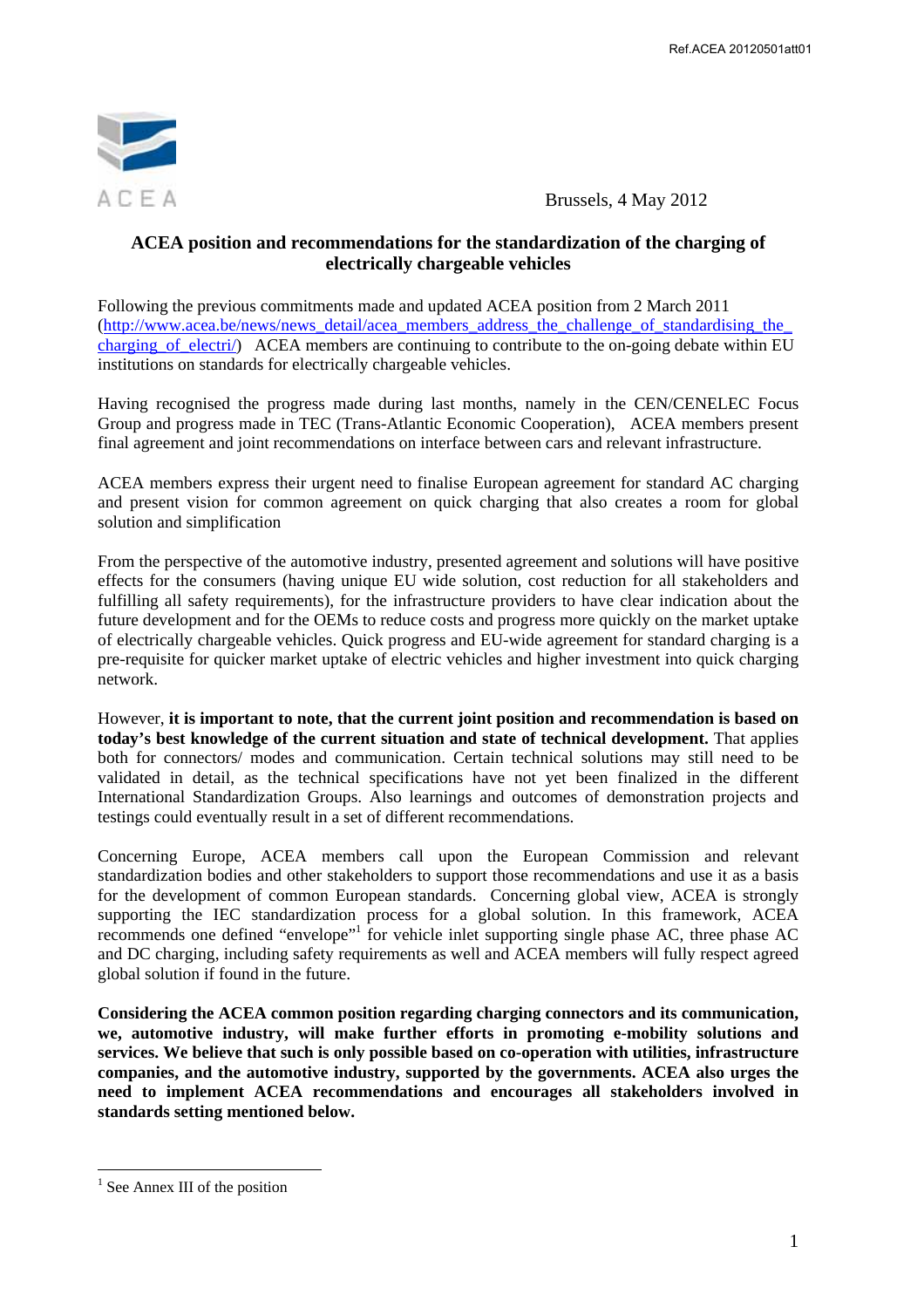# **Annex I: ACEA position and recommendations on connector types (IEC 62196), charge modes (IEC 61851) and communication standards for the charging of electrically chargeable vehicles (passenger cars and light-commercial vehicles)**

# **Executive summary:**

- ACEA continues and stresses the need to divide the timeframe into two fundamental phases - Ongoing period till approval of relevant standards (Phase 1) and approval of relevant standards with sufficient lead-time for implementation (Phase 2).
- Current agreement covers both Phase 1 and Phase 2 for passenger and lightcommercial vehicles only for AC and DC charging.
- **Phase 1 reflects current situation** and should be seen as a preparatory step for a broader introduction of electrically chargeable vehicles in the EU. Public authorities are welcomed to consider the voluntary agreement made by the industry and pilot projects in urban areas should be streamlined on the infrastructure side accordingly.
- **Phase 2 suggests an uniform EU solution enabling global charging standards to be applied** that reduces the variety of solutions in the market.
- Harmonized rules for phase 2 should apply for new vehicle types starting 2017, providing the industry with needed lead time to implement these new solutions in their vehicle development programs and to make necessary adaptation in the infrastructure.
- In line with the joint EU-US TEC discussions ACEA presents a definition of global vehicle inlet "envelope" as a key step for global solution, enabling simple switch between US and EU standards (see annex III).
- Concerning the connector types/modes and communication, ACEA agrees on following key principles and recommendations:
	- **i)** As for proposed uniform EU solution (Phase 2 starting in 2017 for all new vehicle types on vehicle side), ACEA suggest **Type 2/Type 2 Combo to be used in the EU** as a standard for AC/DC charging both on the vehicle and public charging side as long as it meets required national safety requirements
	- **ii)** Standardisation of joint "envelope" profile paves the wave to real global solution. Having in mind too different operational conditions (namely from the side of grid and electricity power in grids), simple single solution cannot work between US and EU. **Joint "envelope" profile** facilitates the exchange of Combo 1/Combo 2 solutions and will lead to significant simplification of charging mechanisms for consumers and cost reductions for the industry.
	- **iii) No direct communication between vehicle and grid is foreseen for the moment**
	- **iv)** Preference **PLC communication** between EV and EVSE shall be ISO/IEC 15 118 compliant
	- **v)** If in the future communication between EV directly to the grid will be established, it shall follow an international standard (to be defined, but it should be compliant at least with ISO/IE C 15118)
	- **vi) International standards** ISO/ IEC 15 118 and IEC 61851-23/-24 shall cover the needs of communication for most modes of charging.
	- **vii)** As for the communication technology, ACEA decided to **concentrate all efforts on of IEEE 1901 Profile Green PHY on CPLT/PE.**
	- **viii)** For the wireless communication, industry decided to select a PLC technology for the communication, **wireless solutions should be developed in the future**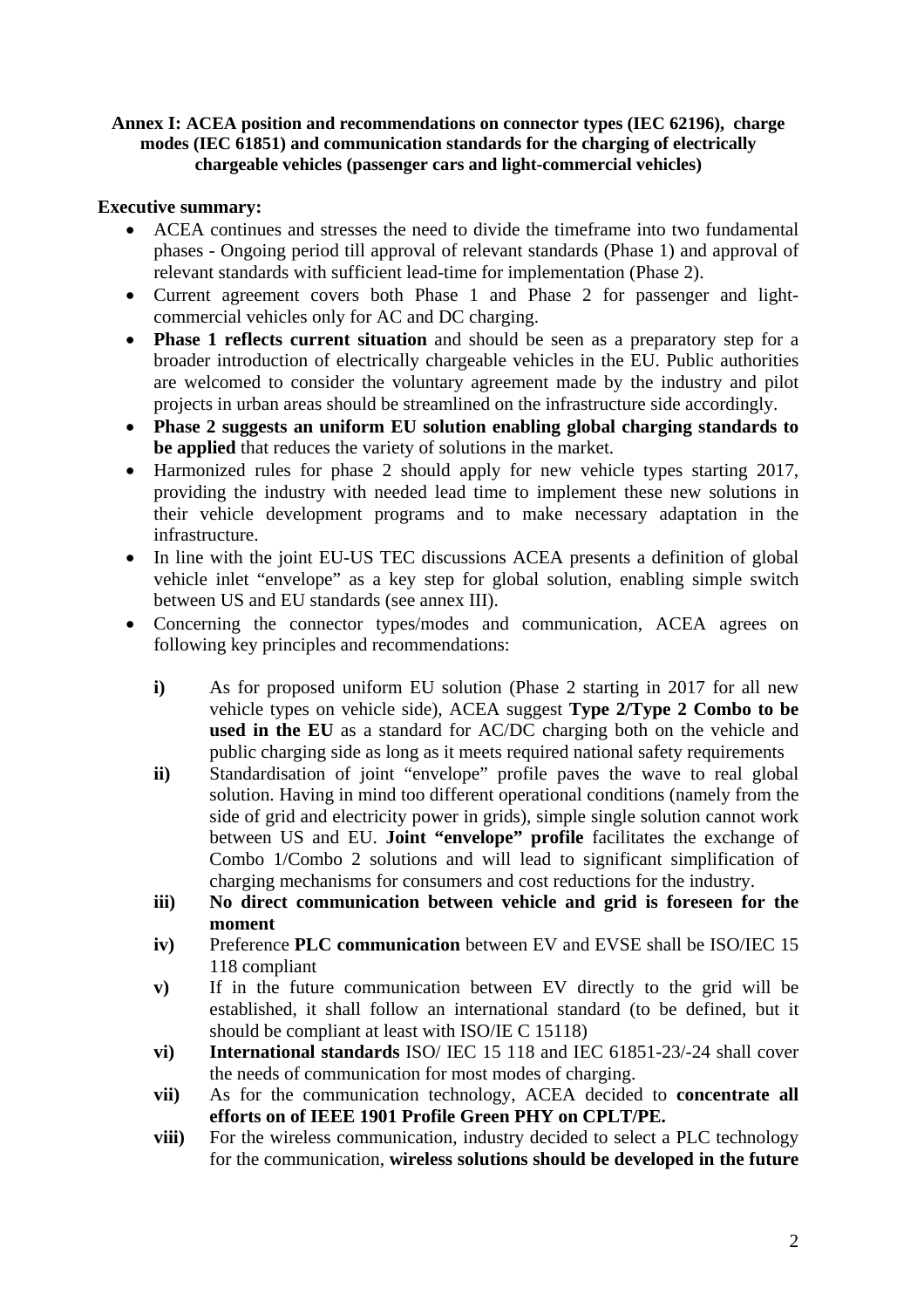or for the moment will represent additional company specific extensions and business cases

# **Justification:**

- Concerning vehicle inlet, electrically chargeable vehicles are entering the market and there is no possibility to have unified vehicle inlets for the moment. But having in mind the need to have standardized solution, European manufactures are committed to accept one "envelope" solution for vehicle inlet once it is set by legislation or standard (with sufficient lead time).
- Proposed Type 2/Type 2 Combo provides background for unified solution for different AC and DC charging powers and enables compatibility among solutions.
- Both for the vehicle inlet and public infrastructure side, Type 2/Type 2 Combo is the only solution for the moment in Europe that can combine standard AC and fast AC and DC charging in short future.
- Type 2 fulfills all safety requirements of ISO/IEC and can be equipped with shutters as well.
- Therefore from the perspective of automotive industry, Type 2/Type 2 Combo, is the only solution that can be used both on vehicle and public infrastructure side and is ready for all kinds of charging and can ensure interoperability EU-wide.
- Type 2 Combo give as opportunity for global solution and fits to proposed "envelope" profile as well.
- Proposed "envelope" profile creates a solution that streamlines EU and US charging systems.
- Type 2 is also open for future development and global harmonisation of charging standards.

### **A. Basic charging**

*(covers "basic AC charging" up to 3,7kW)* 

### **Phase 1:**

### **ACEA agreement for the vehicle inlet:**

No restrictions on type of vehicle inlet as vehicles with different types are already on the market or in a late development phase. Manufactures will provide at least one cable with Type 2 plug (Mode 3) or standard domestic plug (Mode 2) to connect to infrastructure.

### **ACEA recommendation for public charging (infrastructure side):**

Type 2 (Mode 3)

### **ACEA recommendation for home charging (infrastructure side):**

Type 2 (Mode 3), standard home socket outlet (Mode 2) or industrial socket (IEC 60309-2 - Mode 2).

### **Remarks:**

*Remark 1: Industrial sockets (IEC 60309-2 – Mode 2) should be allowed for this transitional period.* 

*Remark 2: As vehicles from Phase 1 product launches will be equipped with different kinds of vehicle inlets, it is important that all public charge spots which use attached cables have an additional Type 2 infrastructure socket outlet (Type3 where nationally required). If the vehicle inlet is of a different type than the connector on the fixed cable, the customer must be able to use its own cable delivered with the vehicle. (Any adaptors on the vehicle side are forbidden by IEC 61851 due to safety concerns).*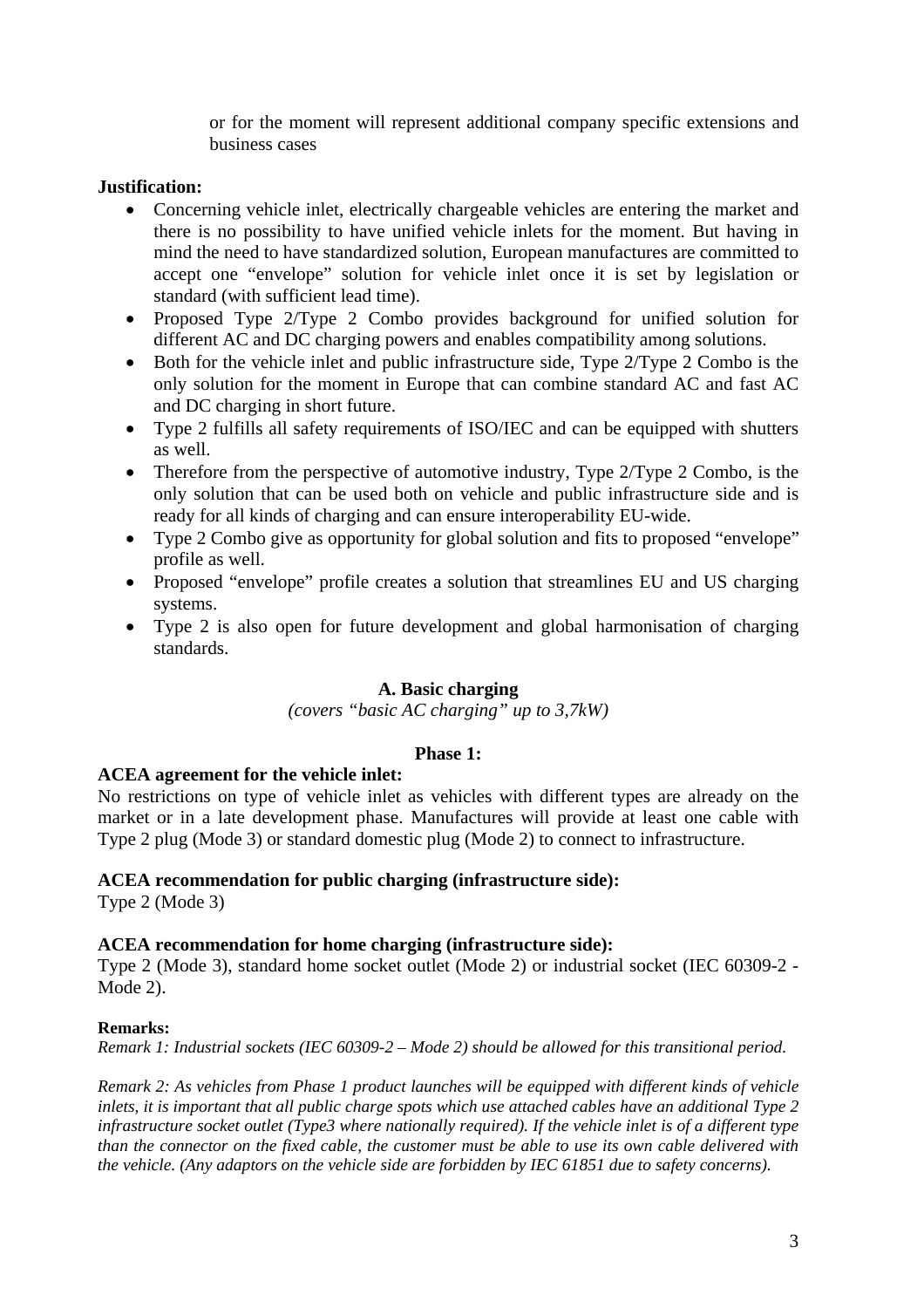*Remark 3: Standard home sockets (mode 1) are widely available and well known to customers making them easy to use; therefore they should remain a valid solution for the market uptake. However, a third party certification of the household electricity grid should be conducted before the electrically chargeable vehicle is first charged.* 

#### **Phase 2:**

**As for harmonized solution, ACEA strongly recommends to unify national regulations concerning socket outlet Types without shutter. Proposed solutions should fit to the global solution ensuring different ways of charging (single and three phase AC). Harmonized rules for phase 2 will apply for new vehicle types starting 2017.** 

### **ACEA agreement for the vehicle inlet and connector:**

Type 2 (Mode 3) uniform EU solution in global "envelope" if opted by manufacturer. Manufacturers should provide at least one cable with Type 2 plug (Mode 3) to connect to infrastructure.

# **ACEA recommendation for public charging (infrastructure side):**

Type 2 (Mode 3) uniform EU solution.

*Note: In case of charging spots with fixed cable with Type2 vehicle connector only, ACEA recommends that those charging points are for transitional period also equipped with standard Type2 outlet (Type3 socket outlet if national differences still remain).. Standard home charging should be still allowed as in phase 1.* 

# **B. Fast charging**

*(including "fast AC charging" above 3,7kW up to 43kW and "fast DC charging")* 

**General recommendation: ACEA strongly recommends those infrastructure/charging points to be equipped with fixed attached cable in line with existing standards. ACEA also see this network as a charging "safety net".** 

### **ACEA recommendation for vehicle inlet:**

Type 2 or Combo2 in global "envelope" as defined in Annex III

# **ACEA recommendation for public and fleet charging:**

Charging points equipped by fixed cables with Type 2 or Combo2 connector.

# **ACEA recommendation for home charging:**

Charging points equipped by fixed cables with Type 2 or Combo2 connector.

*Remark: The development of public infrastructure shall not ban vehicles already equipped with other existing DC charging devices (e.g. CHAdeMO) and backward compatibility solutions for those vehicles should be considered.* 

# **C. Communication protocols for AC/DC charging**

Communication is essential for charging electric vehicles. Basic communication for AC mode 3 should be in line with IEC 61851-1 standard that has to be applied on all charging points. The detailed specification of ISO/IEC 15118 enables reliable charging using this standard. This enables the different use cases like smart grid integration, roaming for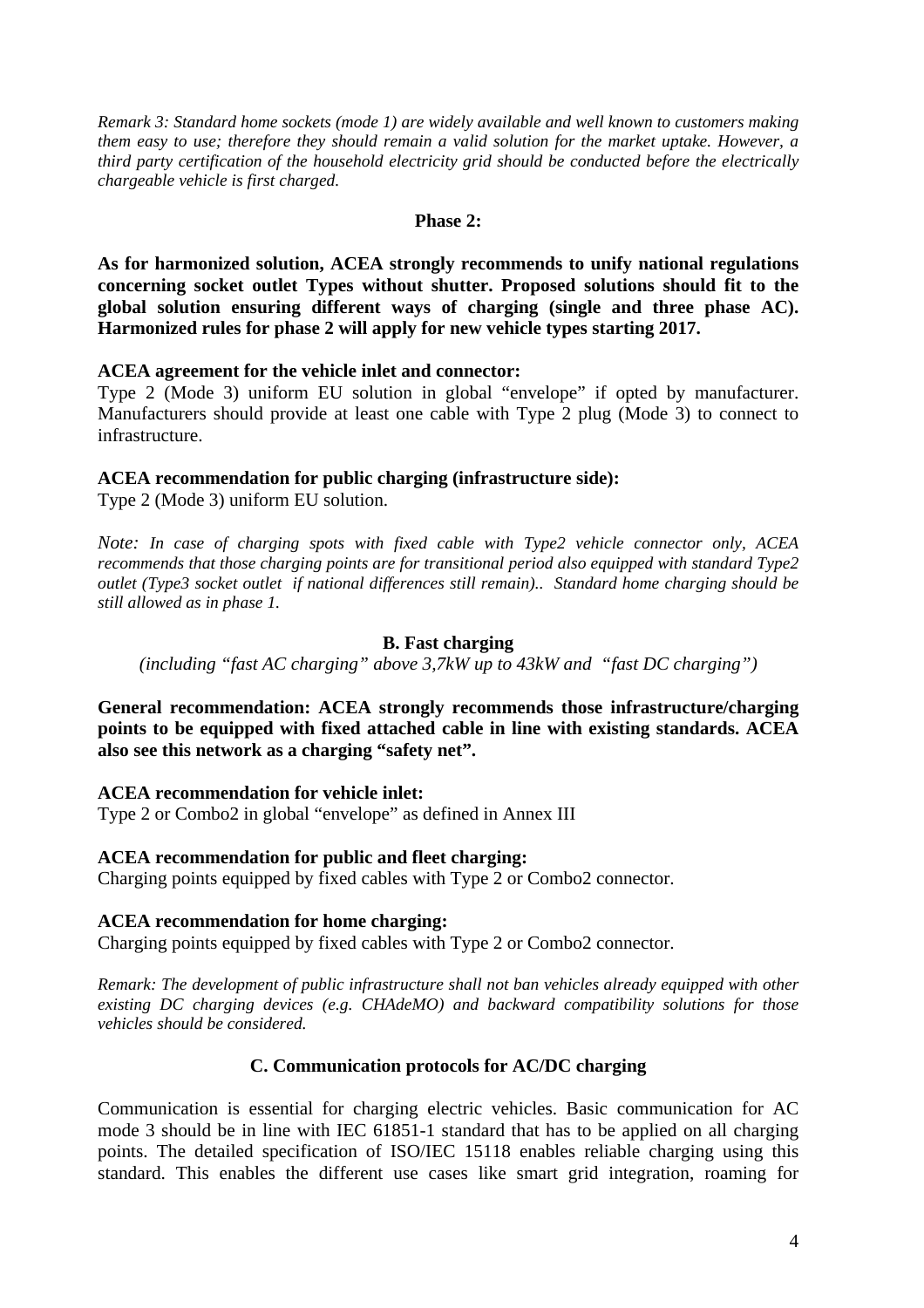charging abroad and also guarantees customer privacy, authentication and identification purposes.

ISO/IEC 15118 describes communication between the car and the infrastructure (charging point) using **IEEE 1901 Profile Green PHY on CPLT/PE**. ISO/IEC 15118 does not include and describe any further details for enabling the infrastructure behind the charging point for smart grid solutions, for roaming services and so on, and it also does not include any details of the internal process of handling the data of this ISO/IEC 15118 protocol inside the car and the Control Units being part of the car.



The ISO/IEC 15118 protocol aims to propose non-exclusive list of solutions that enable different services as shown.

The basic functionality of ISO/IEC 15118-controlled charging follows this pathway:

- 1. Start of charging process (after inserting the plug)
- 2. Communication setup (basis for ISO/IEC 15118 information exchange)
- 3. Certificate handling (basic need for identification, etc.)
- 4. Identification, Authentication and Authorization (Security issues, safety issues)
- 5. Target setting and charge scheduling (exchange of data, time setting, start charger etc.)
- 6. Charge controlling and re-scheduling (question of levelling)
- 7. Use of value-added-services (not defined yet)
- 8. End of charging process (electrically, and draw plug)

This protocol is not the only protocol that can be used in the future. Once integrated into a smart grid, the vehicle to grid communication technology must be general and future proof and should enable reaching particular objectives:

- Controlling charging procedure by infrastructure and vehicle
- Providing convenient charging for all customers, e.g. to achieve reliable charging in absence of driver
- Enabling certified payment and billing systems
- Supporting safety and personal privacy
- Ensuring interoperability of certified value-adding vehicle-to-grid accessories.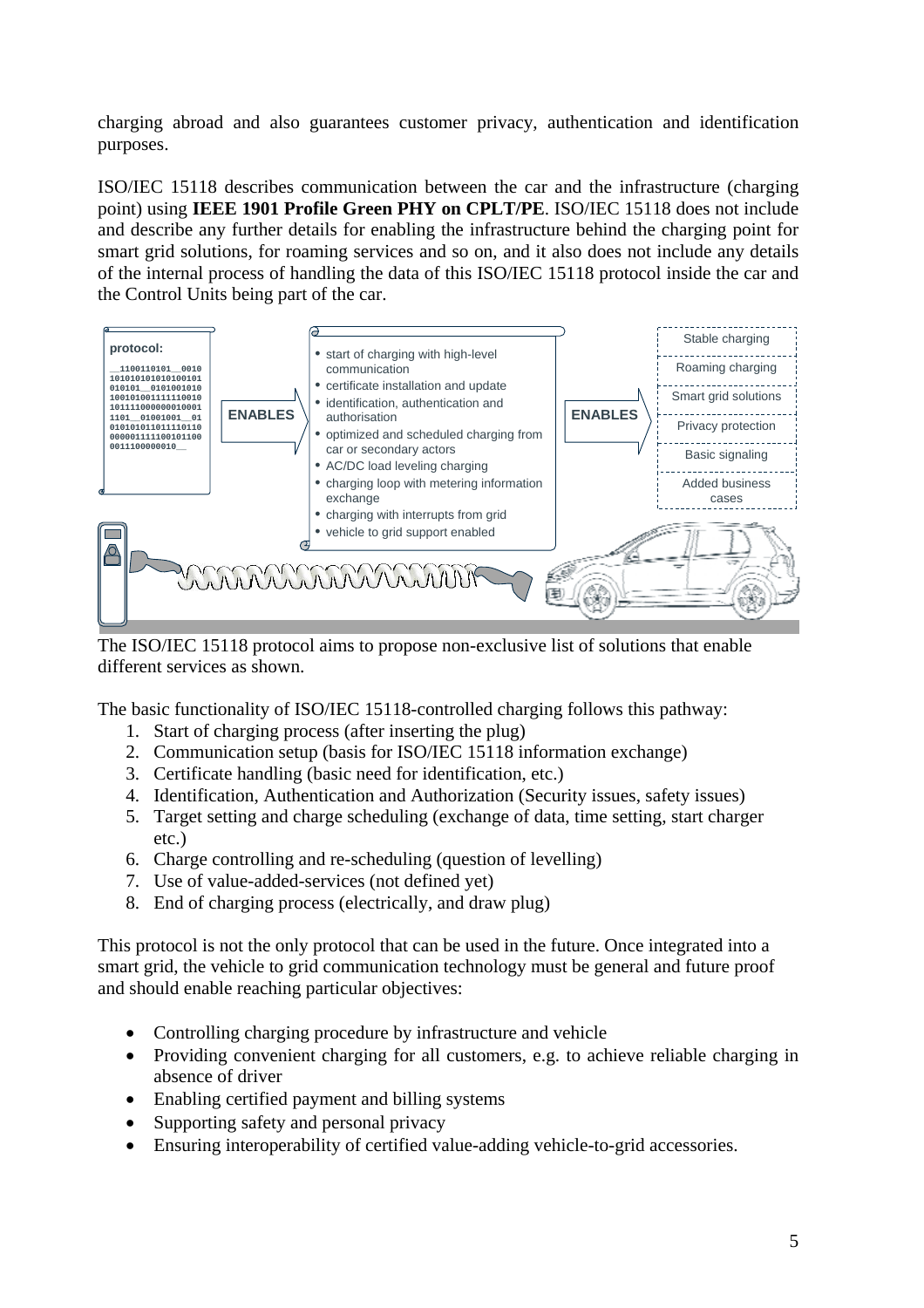To provide a stable interface for EVs, the work on the ISO/IEC15118 standard for EV charging communication and parallel activities which focus on DC charging communication in IEC61851-24 is closely followed by automotive industry.

### **Specific issues:**

### **i) Direct V2G communication (without EVSE)**

No communication between vehicle and grid is foreseen, only vehicle charging is considered and this has to be in-line with all safety standards, through harmonized hardware.

# **ACEA agreement: No direct communication from vehicle to grid is foreseen.**

### **ii) V2G communication using EVSE (including wall-boxes)**

Independent of future standards, many technological, safety and legal issues still have to be resolved concerning two-way communication and energy flow between vehicle and grid (negative effects on the durability of the battery, the power grid, consumer convenience, privacy, warranty on the battery etc.). A large number of communication options are being discussed and implemented that also includes several wire and wireless systems. These solutions are expected to rapidly evolve and change over time.

The standard for charging communication ISO/IEC15118 is the baseline for V2G communication with EVSE. The draft standard is currently discussed with strong support by the automotive industry.

**ACEA agreement: The standard for charging communication ISO/IEC15118 defining mechanisms for both AC and DC charging shall be applied. If future use cases require a direct EV to grid communication using EVSE, specific and agreed ISO/IEC standard shall be applied allowing both wire and wireless solutions.** 

### **iii) Communication technology (data link layer) and physical layer**

ISO/IEC 15118 working group has decided to focus all activities on using **IEEE 1901 Profile Green PHY as the physical layer.** This technology appears as convenient and available sufficiently soon. The transmission is via the pilot line (CPLT) / Protective Earth (PE).

# **ACEA agreement: Concentrate all efforts on of IEEE 1901 Profile Green PHY on CPLT/PE to be operational as soon as possible. First implementations using IEEE 1901 Profile Green PHY are currently under development.**

*Note: If the vehicles are charges under Mode 1 or Mode 2, no such communication should be mandatory to enable charging.*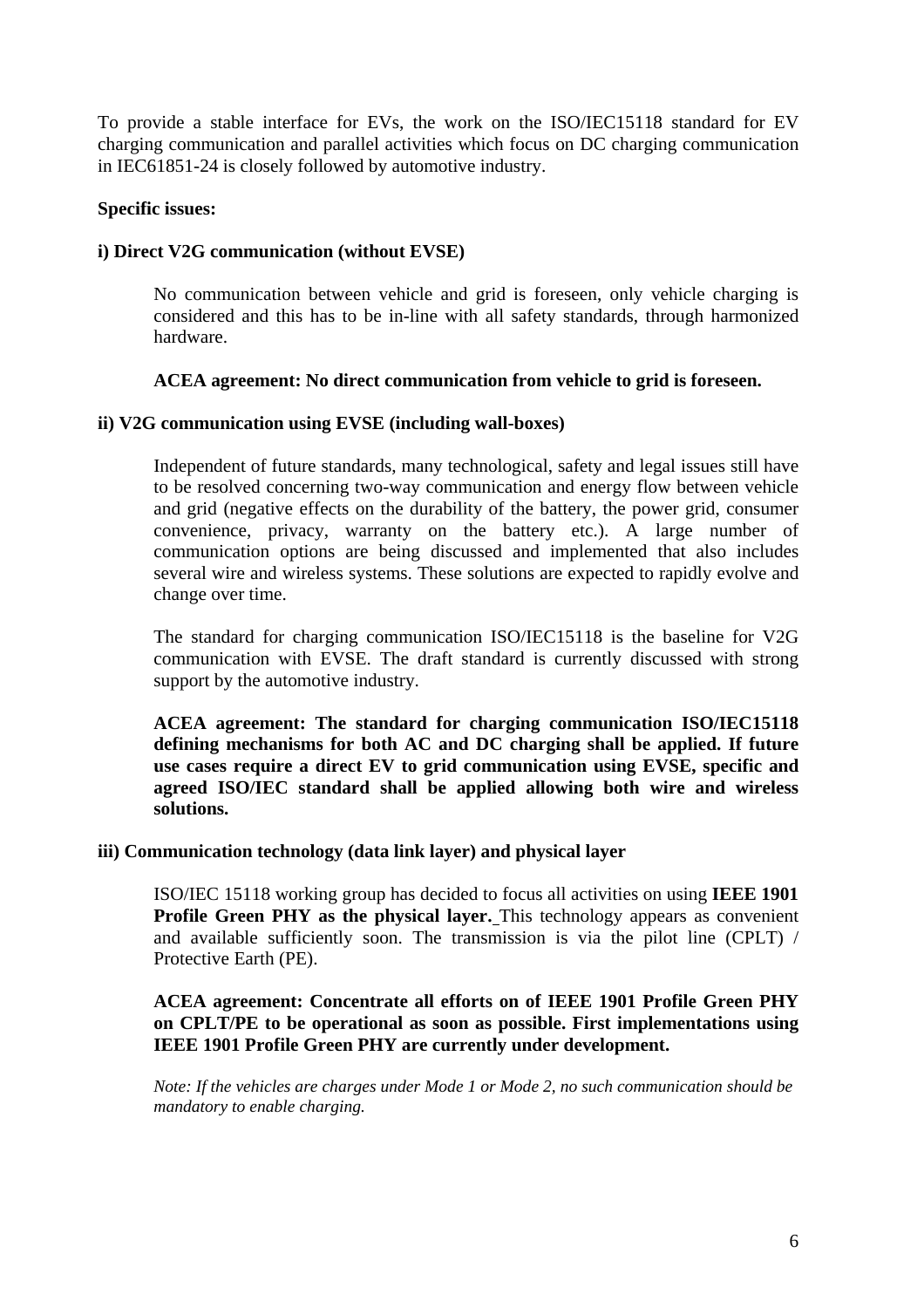#### **iv) Wireless communication for conductive charging**

For launching the market, the OEMs have decided to select a PLC technology for the EV/EVSE communication. Deeper investigations are required for the future for introducing a wireless communication for this communication.

Wireless communication may be a solution for the future (e.g. for inductive charging) or for company specific extensions and business cases, so it should be left to the competitive area of additional services offer by each OEM. It also represents existing technology that may be carried out over from conventional vehicles.

As a complement of conductive charging, the wireless communication does not cover the charge and control mechanism, neither in AC (61851-1) nor in DC (61851-23/24). Nevertheless, according to the current state of the art, the PLC communication is seen as the main path of the EV/EVSE communication, when the EVSE is equipped.

# **ACEA agreement: Keeping PLC technology for main vehicle-EVSE communication for the moment.**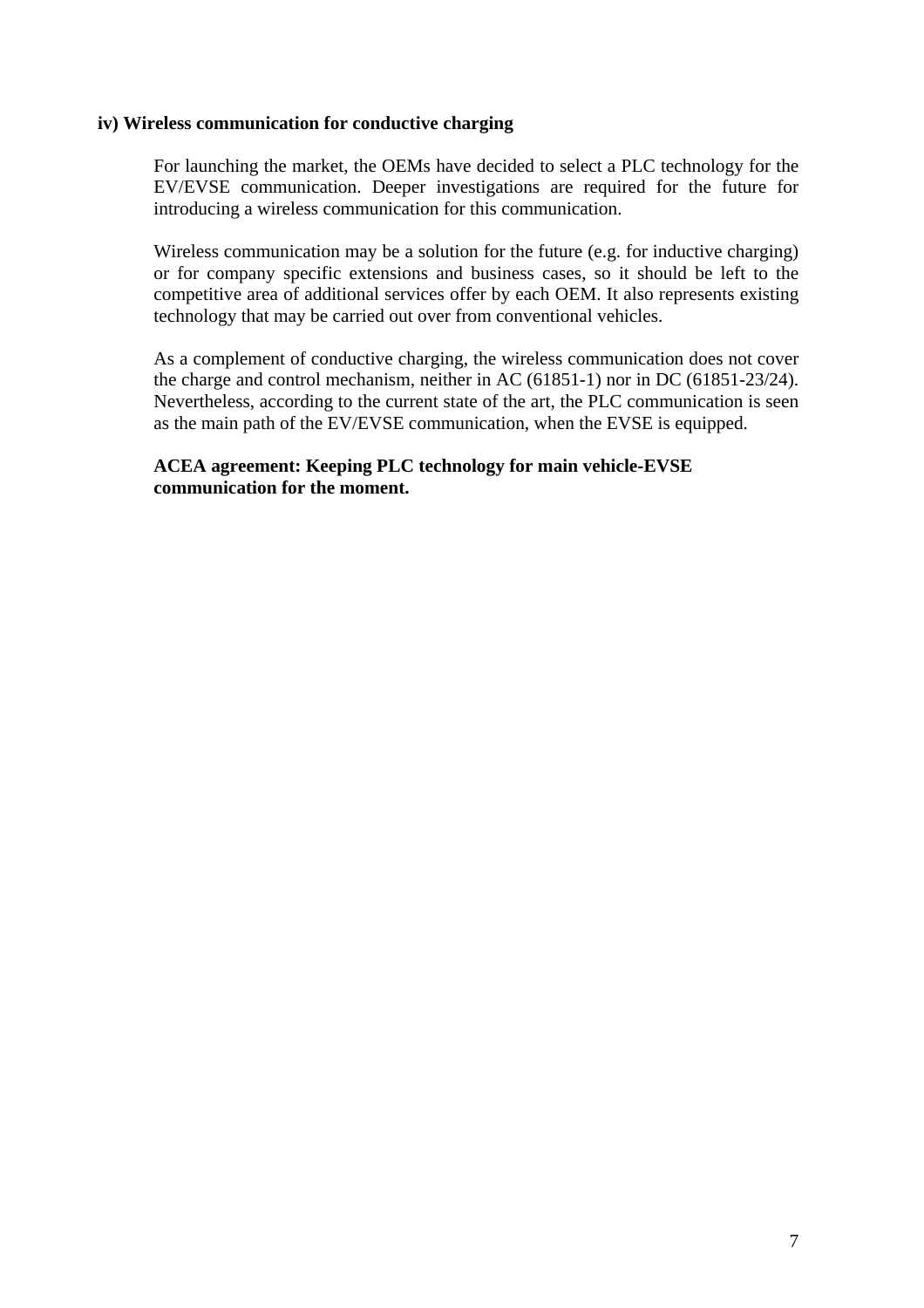# **Annex II: Vocabulary and abbreviations**

To ensure clear communication, ACEA stressing the use of common language with following terminology:



# **Explanatory notes:**

**AC –** alternating current (movement of electric charge in periodically reverses direction)

**DC –** direct current (movement of electric charge in one direction)

**ISO/IEC15118** – international standard for EV charging communication protocol between electric vehicle and grid, focusing on providing a solution for link between the EV and the charge spot.

**IEC61851-24** - international standard which focus on DC control communication protocol between off-board DC charger and electric vehicle.

**IEC 61851-1 –** IEC standard on general requirements for electric vehicle conductive charging system

**V2G** – vehicle-to-grid

**PLC –** Power Line Communication

**EVSE –** Electric Vehicle Supply Equipment - conductors, including the phase, neutral and protective earth conductors, the EV couplers, attachment plugs, and all other accessories, devices, power outlets or apparatuses installed specifically for the purpose of delivering energy from the premises wiring to the EV and allowing communication between them if required (according to ISO/IEC 61851-1 standard).

**"G3"** and **"HP GP- Home Plug Green PHY"**- two different power line communication technologies

**CPLT –** Control PiLoT line used for control and safety signals

**PE** – Protective Earth